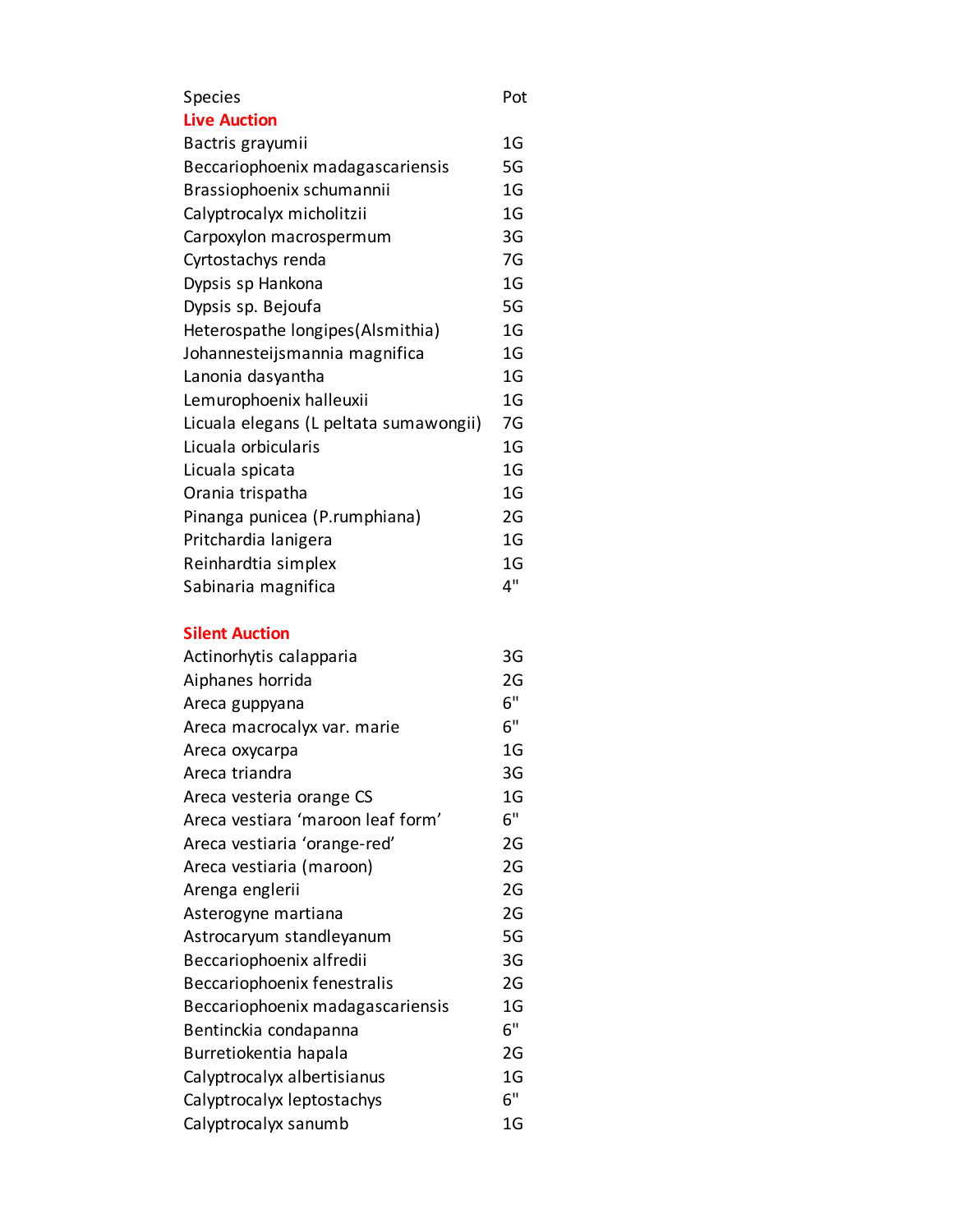| Calyptrocalyx spicatus                | 1G             |
|---------------------------------------|----------------|
| Calyptrogyne ghiesbreghtiana          | 1G             |
| Caryota obtusa                        | 2G             |
| Chamaedorea glaucifolia               | 6"             |
| Chambeyronia macrocarpa               | 2G             |
| Chambeyronia macrocarpa var. hookeri  | 3G             |
| Clinostigma exorrhizum                | 2G             |
| Clinostigma samoense                  | 2G             |
| Colpothrinax wrightii                 | 2G             |
| Copernicia baileyana                  | 2G             |
| Cryosophila warscewiczii              | 5G             |
| Dictyosperma album                    | 6"             |
| Drymophloeus oliviformis              | 6"             |
| Dypsis pembana                        | 2G             |
| Dypsis plumosa                        | 4"             |
| Dypsis saintelucei                    | 1 <sub>G</sub> |
| Dypsis sp. "bejoufa"                  | 2G             |
| Euterpe oleracea                      | 6"             |
| Hydriastele (Gulubia) longispatha     | 2G             |
| Hydriastele macrospadix               | 2G             |
| Hyophorbe indica                      | 3G             |
| Iguanura wallichiana var. wallichiana | 6"             |
| Johannesteijsmannia altifrons         | 7G             |
| Kerriodoxa elegans                    | 2G             |
| Laccospadix australasica              | 6"             |
| Latania sp.                           | 2G             |
| Licuala aurantiace (~paludosa?)       | 7G             |
| Licuala ramsayi                       | 7G             |
| Livistona chinensis                   | 3G             |
| Loxococcus rupicola                   | 6"             |
| Metroxylon amicarum                   | 2G             |
| Metroxylon vitiense                   | 3G             |
| Neoveitchia storckii                  | 2G             |
| Nephrosperma vanhoutianum             | 2G             |
| Normanbya normanbyi                   | 6"             |
| Pelagodoxa henryana                   | 2G             |
| Pigafetta filaris                     | 1G             |
| Pigafetta filaris                     | 3G             |
| Pinanga caesia                        | 6"             |
| Pinanga coronada                      | 1 <sub>G</sub> |
| Pinanga philippinensis                | 2G             |
| Pinanga speciosa                      | 6"             |
| Ponapea leddermanniana                | 2G             |
| Pritchardia remota                    | 2G             |
| Ptychosperma burretianum              | 2G             |